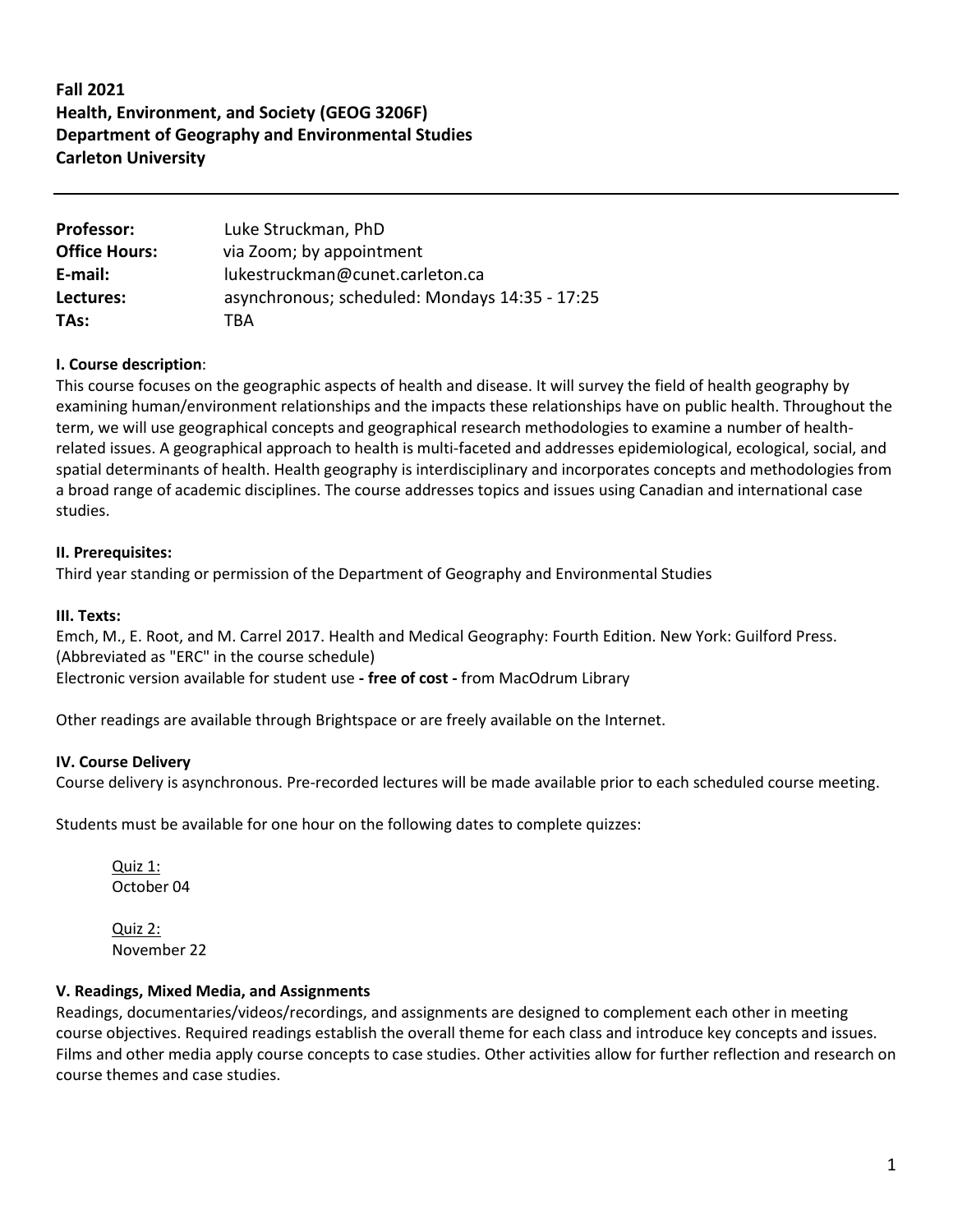## **VI. Evaluation:**

## **-Quizzes (40%)**

Two quizzes will help to keep students up to date with key course concepts and themes and help to provide feedback. Students can take quizzes at any time that suits them on the day they are scheduled. Quizzes will be in the form of multiple-choice questions administered via Brightspace.

### **-Book Review Essay (30%)**

A list of electronic book titles on public health available from MacOdrum library will be made available at the beginning of the term. Students are to select one book from this list and read it in its entirety. They will then summarize the book while substantially engaging with major course themes and concepts in an essay.

## **-Final Project (30%)**

The final project will be a 3,000 word essay that examines social, spatial, or environmental determinants of human health.

## **Grade Distribution**

Please note the grade distribution and important dates for assignments and exams

| Component            | <b>Important Dates</b>  | % of Final Grade |
|----------------------|-------------------------|------------------|
| 1. Quizzes 1 and 2   | October 04; November 22 | 40%              |
| 3. Book Review Essay | November 1              | 30%              |
| 4. Final Project     | December 10             | 30%              |
|                      |                         |                  |

Grades will be posted to Brightspace throughout the term. However, any grades posted to Brightspace are unofficial and will not be finalized until the end of the term.

In accordance with FASS Grading Guidelines:

"Standing in a course is determined by the course instructor subject to the approval of the Faculty Dean. This means that grades submitted by the instructor may be subject to revision. No grades are final until they have been approved by the Dean."

If, for any reason, the final exam must be deferred due to a documented illness or a family emergency, the deferred final exam will be identical in format and coverage with the final it is replacing. **Deferred finals, which must be applied for at the Registrar's Office, are available ONLY if the student is in good standing in the course.**

### **VII. PLAGIARISM**

The University Senate defines plagiarism as "*presenting, whether intentionally or not, the ideas, expression of ideas or work of others as one's own."* This can include:

- reproducing or paraphrasing portions of someone else's published or unpublished material, regardless of the source, and presenting these as one's own without proper citation or reference to the original source;

- submitting a take-home examination, essay, laboratory report or other assignment written, in whole or in part, by someone else;

- using ideas or direct, verbatim quotations, or paraphrased material, concepts, or ideas without appropriate acknowledgment in any academic assignment;

- using another's data or research findings;

- failing to acknowledge sources through the use of proper citations when using another's works and/or failing to use quotation marks;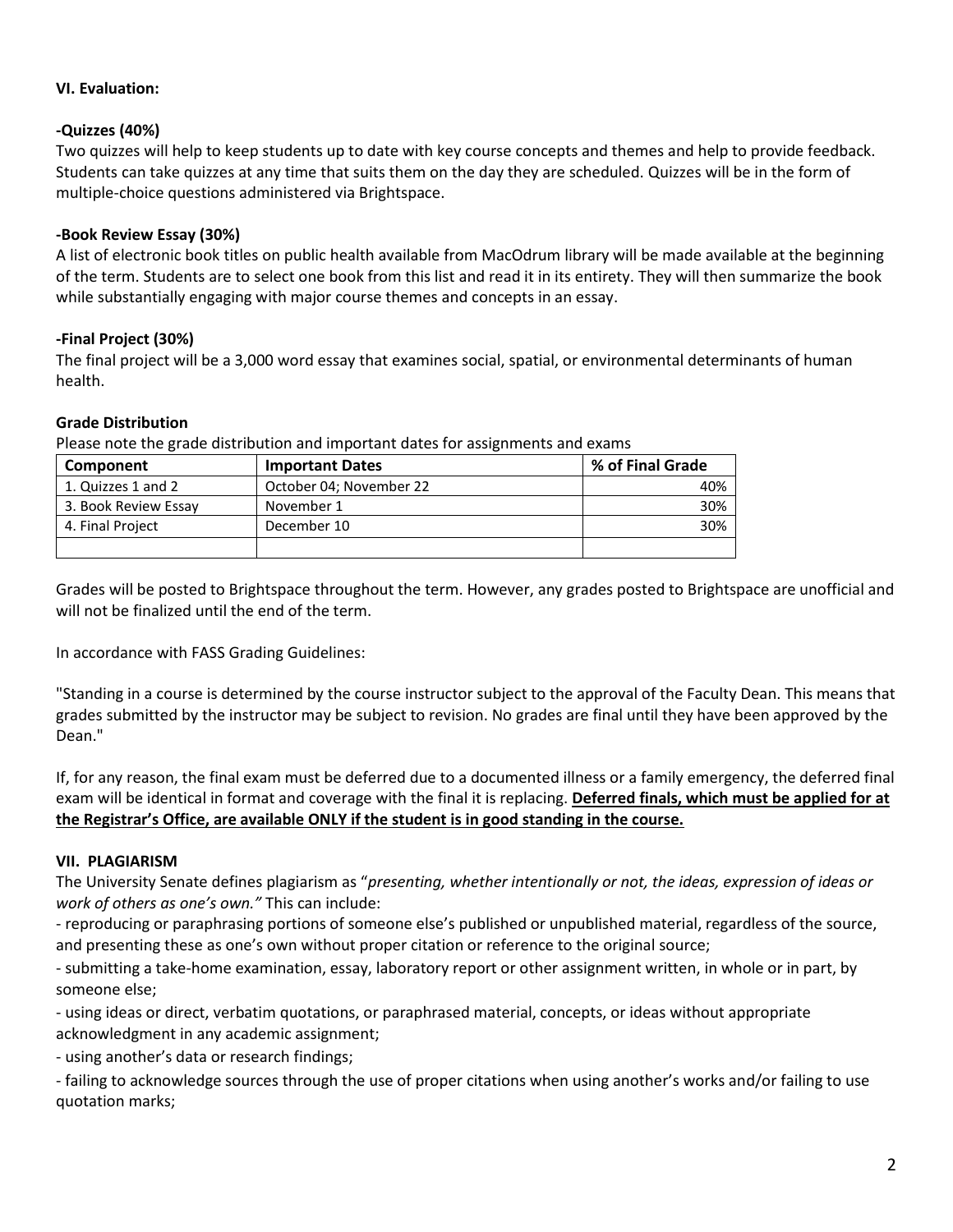Plagiarism is a serious offence that cannot be resolved directly by the course's instructor. The Associate Dean of the Faculty conducts a rigorous investigation, including an interview with the student, when an instructor suspects a piece of work has been plagiarized. Penalties are not trivial. They can include a final grade of "F" for the course.

For further information on plagiarism, please see [Carleton University's Academic Integrity Policy](https://carleton.ca/registrar/academic-integrity/).

## **VIII. Requests for Academic Accommodations**

### **Academic Accommodation**

You may need special arrangements to meet your academic obligations during the term. You can visit the Equity Services website to view the policies and to obtain more detailed information on academic accommodation at [http://www.carleton.ca/equity/.](http://www.carleton.ca/equity/) For an accommodation request the processes are as follows:

**Pregnancy obligation**: write to me with any requests for academic accommodation during the first two weeks of class, or as soon as possible after the need for accommodation is known to exist.

**Religious obligation**: write to me with any requests for academic accommodation during the first two weeks of class, or as soon as possible after the need for accommodation is known to exist.

**Academic Accommodations for Students with Disabilities**: The Paul Menton Centre for Students with Disabilities (PMC) provides services to students with Learning Disabilities (LD), psychiatric/mental health disabilities, Attention Deficit Hyperactivity Disorder (ADHD), Autism Spectrum Disorders (ASD), chronic medical conditions, and impairments in mobility, hearing, and vision. If you have a disability requiring academic accommodations in this course, please contact PMC at 613-520-6608 or pmc@carleton.ca for a formal evaluation. If you are already registered with the PMC, contact your PMC coordinator to send me your Letter of Accommodation at the beginning of the term, and no later than two weeks before the first in-class scheduled test or exam requiring accommodation (if applicable). After requesting accommodation from PMC, meet with me to ensure accommodation arrangements are made. Please consult the PMC website for the deadline to request accommodations for the formally-scheduled exam (if applicable) at

<http://carleton.ca/pmc/students/dates-and-deadlines/>

**Course Schedule and Readings**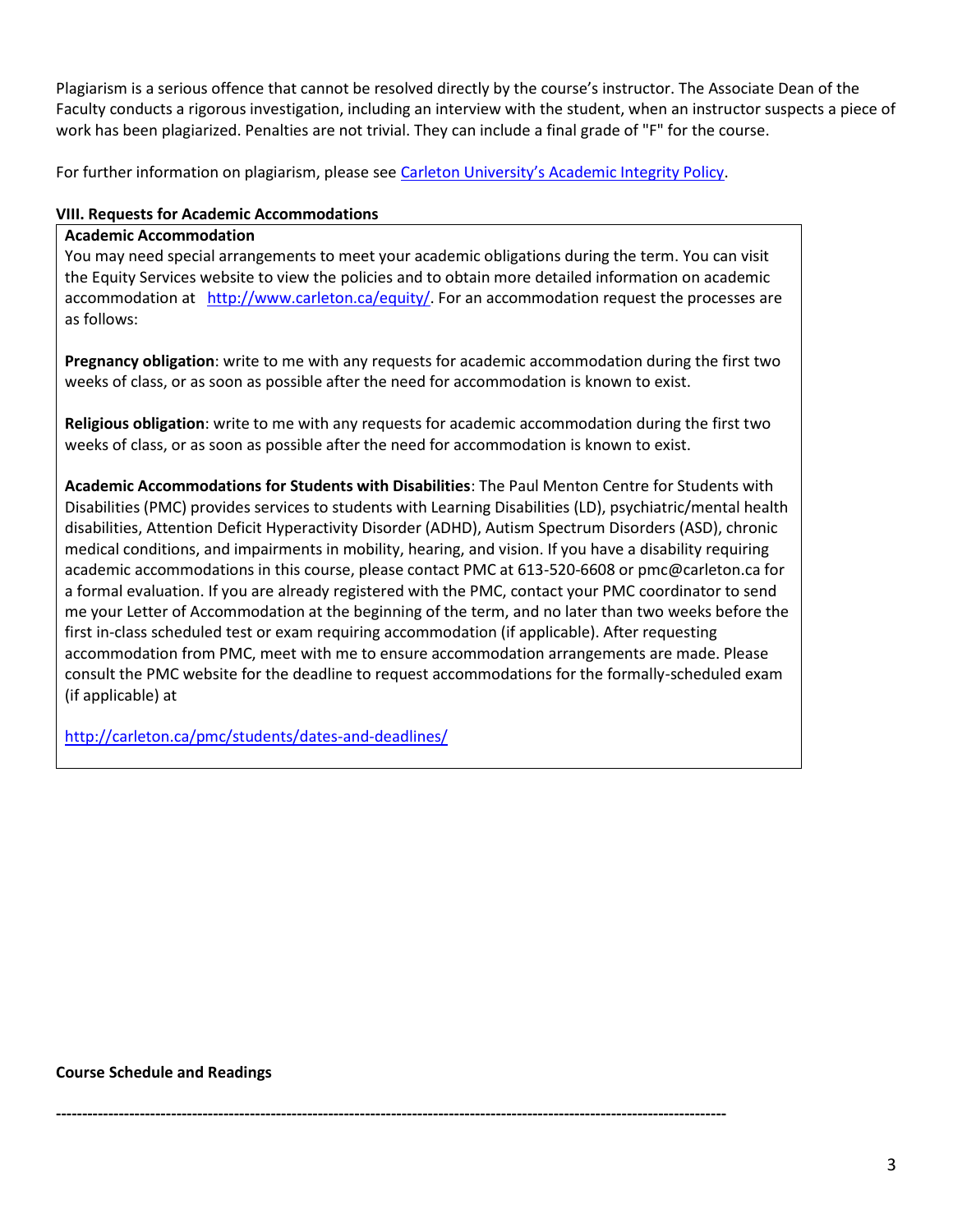## **Week 1 - September 13**

**Introduction**

ERC: Chapter 1 (pp. 1-9; 17-24)

**--------------------------------------------------------------------------------------------------------------------------------**

## **Week 2 - September 20**

**Ecologies of Disease and Research Methodologies I** ERC: Chapter 2 (pp. 29-54) **Article:** [Global Health Primer: Cholera](http://globalhealthprimer.emory.edu/diseases/cholera.html) **Article:** [Turning the Tide Against Cholera](https://www.nytimes.com/2017/02/06/health/cholera-vaccine-bangladesh.html)

#### **--------------------------------------------------------------------------------------------------------------------------------**

## **Week 3 - September 27**

**Ecologies of Disease and Research Methodologies II Video:** [Eradicating the Guinea Worm: Kelly Callahan](https://www.youtube.com/watch?v=0BYK-huptmk) ERC: Chapter 3 (pp. 76-91; 118-120 (section on the **precautionary principle**)) **Article:** [The End Of Guinea Worm Was Just Around the Corner. Not Anymore](The%20End%20Of%20Guinea%20Worm%20Was%20Just%20Around%20the%20Corner.%20Not%20Anymore)

**--------------------------------------------------------------------------------------------------------------------------------**

# **Week 4 - October 04**

**Health and Uneven Development: Global and Regional Patterns Video:** [The World's Shrinking Problem](https://www.tvo.org/video/the-worlds-shrinking-problem) (00:00:00 to 00:15:00) ERC: Chapter 4 (pp. 129-165)

**Quiz 1** (Can be taken anytime on October 04)

**--------------------------------------------------------------------------------------------------------------------------------**

## **Week 5 - October 11**

**Disease Diffusion** ERC: Chapter 6 (pp. 219-239)

**--------------------------------------------------------------------------------------------------------------------------------**

## **Week 6 - October 18**

#### **Emerging Infectious Diseases**

ERC: Chapter 7 (254-269) **Video:** [Dengue: The Hunt for a Vaccine](https://www.youtube.com/watch?v=xnPK8vPNMfY) (00:00:00 – 00:00:15)

**--------------------------------------------------------------------------------------------------------------------------------**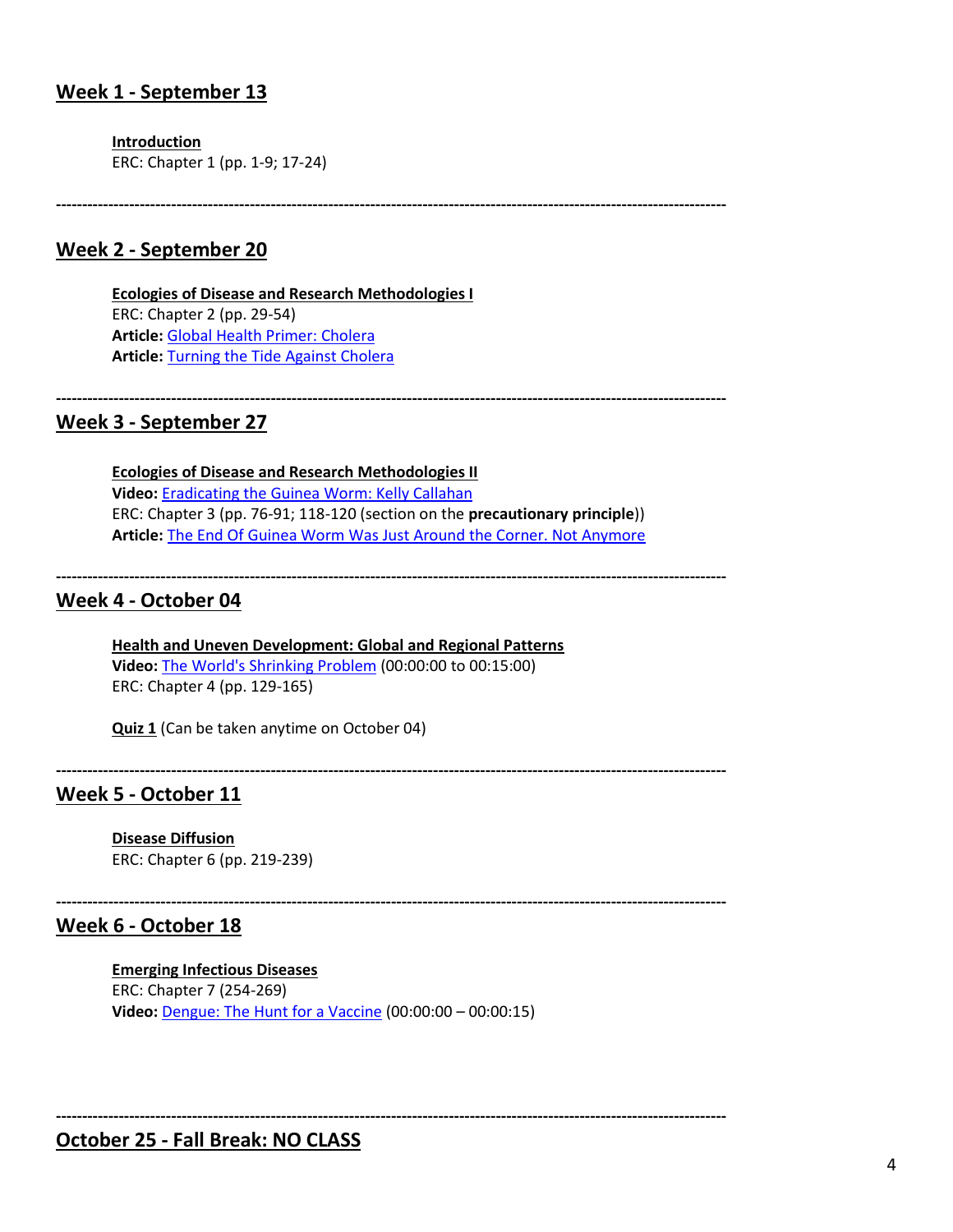## **Week 7 - November 1**

#### **COVID-19: Responses and Uneven Impacts**

**Article:** [How Senegal Set the Standard on COVID-19](https://www.devex.com/news/how-senegal-has-set-the-standard-on-covid-19-98266) **Book Review Due @ 23:55**

**--------------------------------------------------------------------------------------------------------------------------------**

**--------------------------------------------------------------------------------------------------------------------------------**

**--------------------------------------------------------------------------------------------------------------------------------**

## **Week 8 - November 8**

### **Tick and Mosquito Borne Diseases**

Carter, Eric D. 2012. *Enemy in the Blood: Malaria, Environment, and Development in Argentina.* Tuscaloosa, AL: University of Alabama Press. (pp. 1-15 ONLY - first part of Introduction)

### **Optional Reading**

Khatchikian C., M. Prusinski, M. Stone, B. Backenson, I. Wang, E. Foley, S. Seifert, M. Levy, D. Brisson. 2015. Recent and rapid population growth and range expansion of the Lyme disease tick vector, Ixodes scapularis, in North America. *Evolution*. 69(7):1678-1689.

# **Week 9 - November 15**

### **August 3: Geographies of Antimicrobial Resistance**

**Article**: [Crisis Looms in Antibiotics as Drug Makers Go Bankrupt](https://www.nytimes.com/2019/12/25/health/antibiotics-new-resistance.html) **Video:** [Bacteria and Antibiotics: Revenge of the Microbes](https://www.nytimes.com/2019/12/25/health/antibiotics-new-resistance.html)

### **Optional Reading:**

**Article:** [Tackling the threat of antimicrobial resistance: from policy](https://royalsocietypublishing.org/doi/10.1098/rstb.2014.0082) to sustainable action.

World Health Organization - [Resources on Antibiotic Resistance](https://www.who.int/antimicrobial-resistance/en/)

**--------------------------------------------------------------------------------------------------------------------------------**

**--------------------------------------------------------------------------------------------------------------------------------**

## **Week 10 - November 22**

## **Health Care Access**

ERC: Chapter 13 (pp. 453 - 468 ONLY)

**Quiz 2** (Can be taken anytime on November 22)